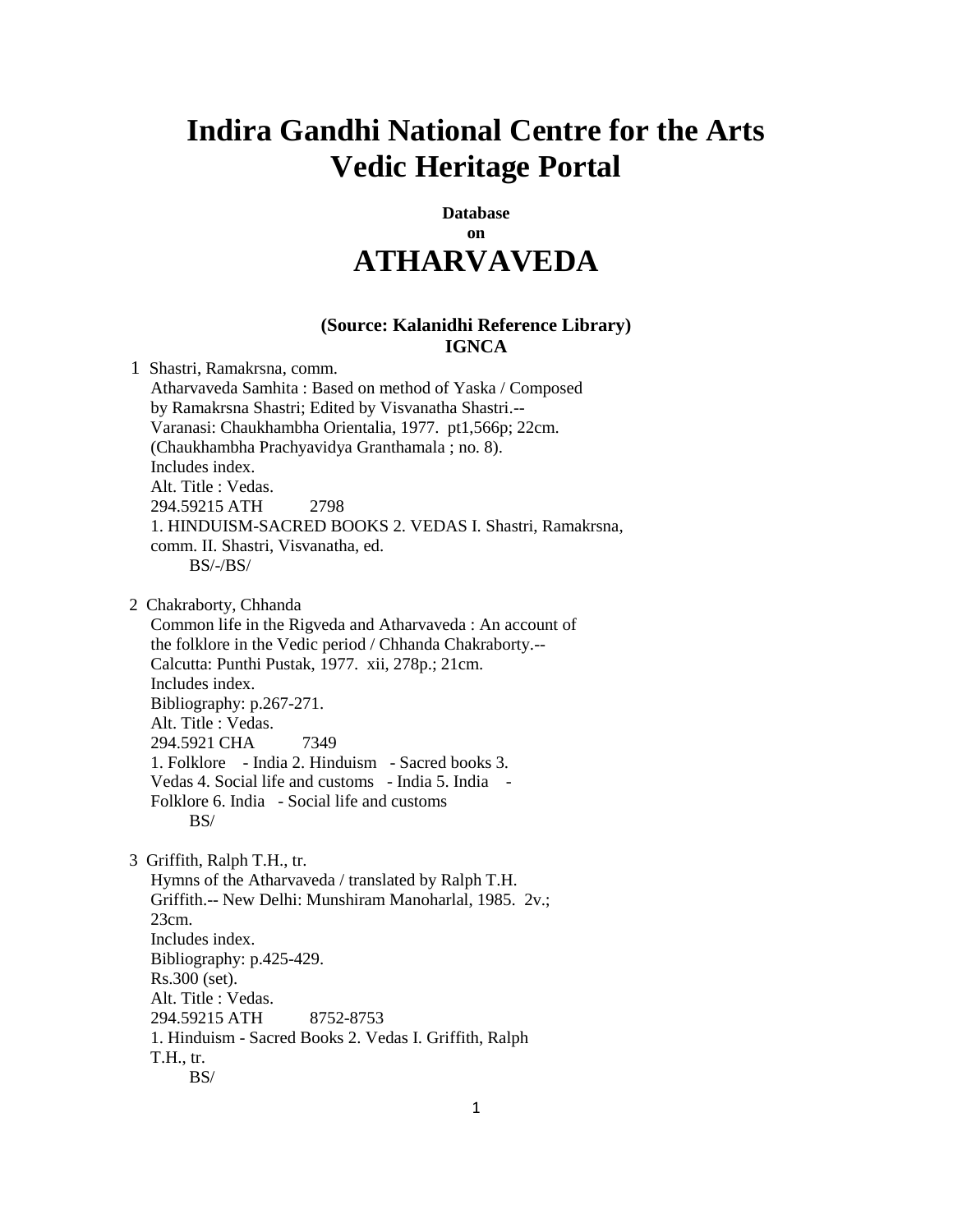4 शास्त्री, रामगोपाल, सम्पा.

अथर्ववेदीय दन्त्योष्ठिविधिः / सम्पादक रामगोपाल शास्त्री.- ऱाहौर: डी.ए.र्ी. काऱेज शोध वर्भाग, 1921. 18p; 22cm. (दयानन्तद महावर्धाऱय संस्त्कृत ग्रन्तथमाऱा ; न.4). Alt. Title : Vedas. 294.59215 ATH-SHA 5821 1. Vedas 2. Hinduism - Sacred books I. शास्त्री, रामगोपाल, सम्पा.

- BS/
- 5 सायणचार्य, टीकाकार

अथर्ववेदः शैनकीय: पद्पाठेन / टीकाकार सायणचार्य; सम्पादक विश्वबन्ध् ... [et al.]-- होशिआरप्**र: विश्वेश्वरानन्द** वैदिक शोध संस्थानम,  $1960.4$ v.;  $26$ cm.  $($ वि.भा. ग्रन्थमाला; न.13, 14, 15,16,17 $(a)$ ). Contents: vol.1. काण्डा्मक 1-5 (xlviii, 635p.) - vol.2. काण्डात्मक 6-10 (640-1285p.) - vol.3. काण्डात्मक 11-18  $(1290-1794p.)$  - vol.4, pt.1. काण्डात्मक 19-20  $(1962)$  (vi, 1788-2248p.) - vol.4, pt.2. सूचीयञ्चकात्मक (viii, 639p.) Alt. Title : Vedas. 294.59215 ATH-SAY 5708-5713 1. Vedas 2. Hinduism - Sacred books 3. Atharvaveda I. सायणचार्य, टीकाकार II. विश्वबन्ध्, सम्पा. BS/SANS/

6 Devi Chand

 Atharvaveda / translated by Devi Chand.-- New Delhi: Munshiram Manoharlal, 1982. x, 939p.; 25cm. Sanskrit text with English translation. Includes index. Rs.300. Alt. Title : Vedas. 294.59215 ATH 2992 1. Hinduism - Sacred books 2. Vedas I. Devi Chand BS/

 7 Vidyabhushana, Harachandra, ed. Gopalatapani of the Atharvaveda / Edited by Harachandra Vidyabhushana , Visvanatha Shastri.-- Calcutta: Asiatic Society of Bengal, 1870. 69p; 21cm. (Bibliotheca Indica ; v. 64). ISBN : 3764813687. 930 VED 10003 1. HINDUISM-SACRED BOOKS 2. VEDAS 3. INDIA-STUDY AND TEACHING I. Vidyabhushana, Harachandra, ed. II. Shastri, Visvanatha, ed. BS/SAN/BS/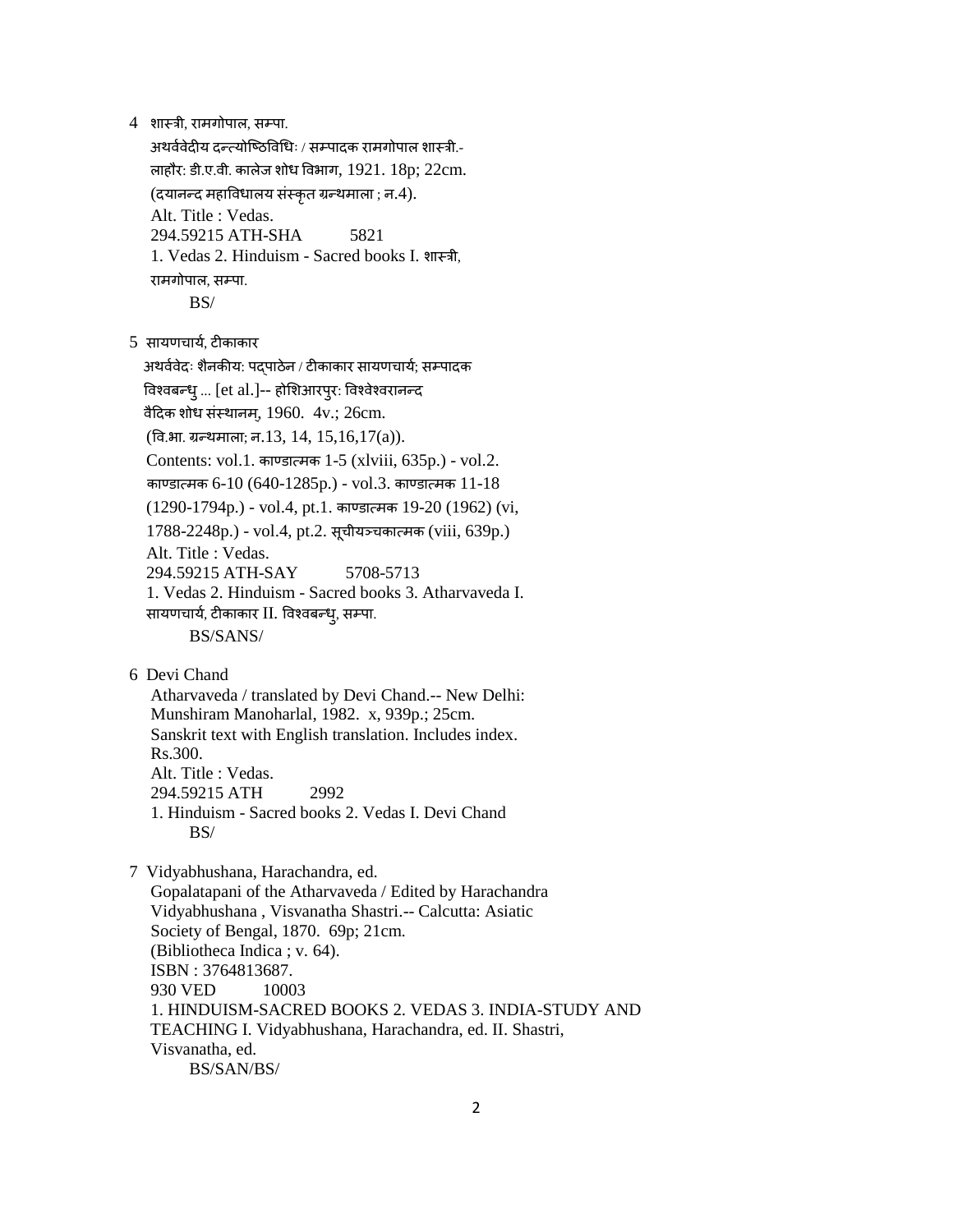8 सातवलेकर, दामोदर, सम्पा. अथर्ववेदसंहिता / सम्पादक दामोदर सतावलेकर.--चत्थे संस्करण -- पारडी: स्वाध्याय मण्डल, n.d. 23, 527p.; 24cm. Includes index. Alt. Title : Vedas. 294.59215 ATH-SAT 3310 1. Vedas 2. Hinduism - Sacred books I. सातर्ऱेकर, दामोदर, सम्पा. BS/  $9$  अथर्ववेद का सुबोध भाष्य.-- पारडी: स्वाध्याय मंड.  $4v,25cm$ . Alt. Title : वेद. 294.59215 ATH 3360 1. HINDUISM-SACRED BOOKS 2. VEDAS 3. SAMHITAS 4. ATHARVAVEDA BS/H/BS/ 10 Edgerton, Franklin, tr. Beginnings of India Philosophy: selections from the Rigveveda, Atharvaveda, Upanishads, and Mahabharata / translated by Franklin Edgerton.-- London: George Allen and Unwin, 1965. 362p.; 22cm. Includes index. 181.4 BEG JD718 1. Philosophy, Hindu 2. Vedas I. Edgerton, Franklin, tr. BS/hs/ 11 Sastri, K.N. New Light on the Indus Civilization : Dealing with disposal of the dead, the Aryan problem and the Atharvaveda / K.N. Sastri.-- Delhi: Atma Ram Publishers, 1957. 2v.: ill.; 22cm. Includes index. Bibliography: p.129-130. Contents: vol.1. Religion and Chronology (1957) (130p.) vol.2. Dealing with disposal of the dead, the Aryan problem and the Atharvaveda (1965) (xvi, 170p.) Rs.10 (each). 934 SAS S5205-S5206 1. Civilization, Indic 2. History - India 3. India - Civilization 4. India - History 5. Indus civilization BS/ 12 प्रियव्रत, वेदवाचस्पति वेद का राष्ट्रीय गीत : वैदिक संस्कृति और राजनीति का एक मनोरम चित्र.-- राजस्थान: प्रकाशन मन्दिर, 1955.  $8+98+$ 

152p; 24cm.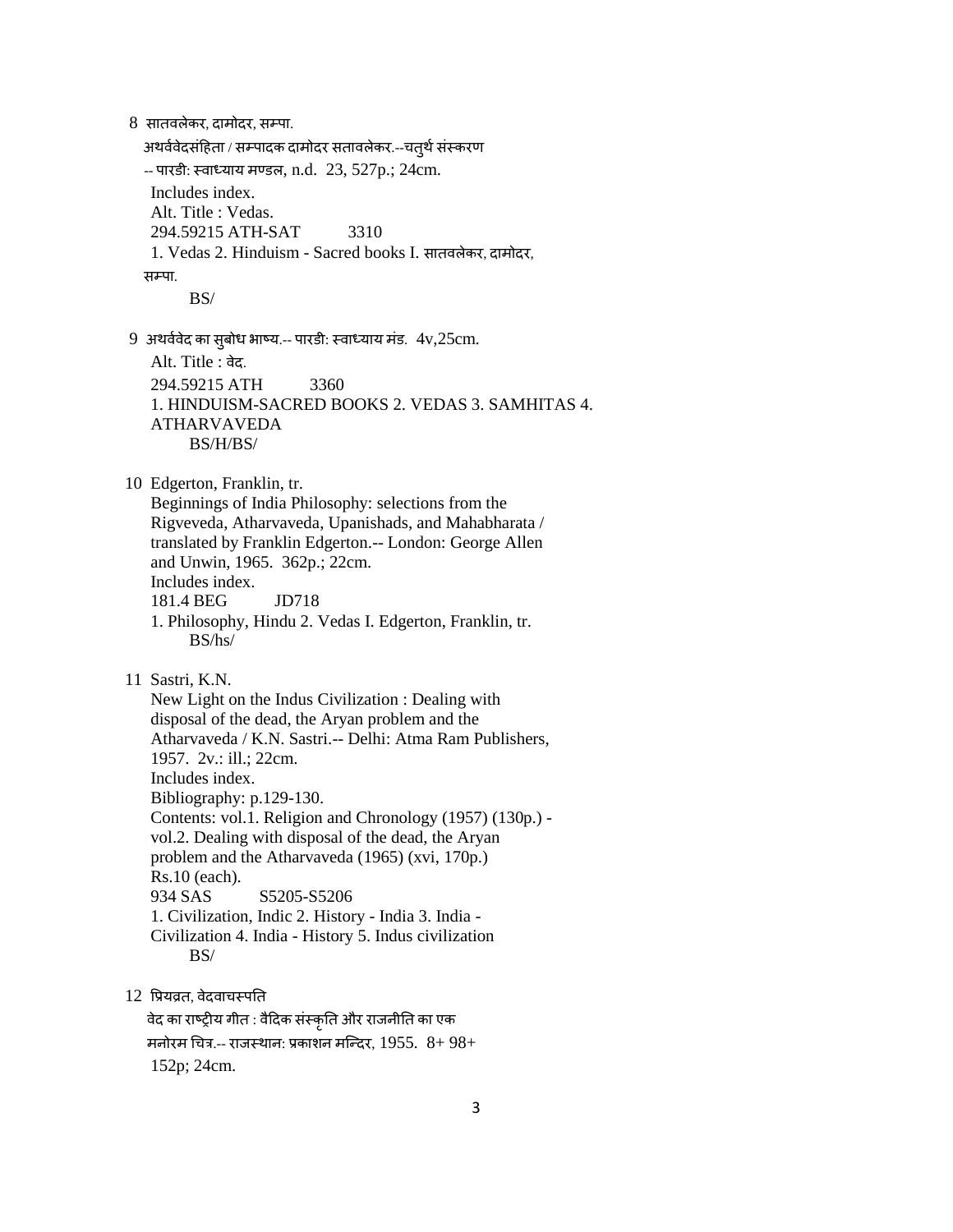(गुरूकुऱ-स्त्र्ाध्यायमञ्जरी ; 24). Detailed discussion on one Sukta of Atharvaveda which deals with politics and human culture. 294.5921 PRI S6407 1. CIVILIZATION, INDIC 2. FRENCH DRAMA 3. CIVILIZATION,HINDU 4. VEDIC LITERATURE 5. HINDU CIVILIZATION BS/H/BS/ 13 Atharvaveda / M. Bloomfield.-- Strassburg: Verlag Von Karl J. Trubner, 1899. 136p.; 27cm. Includes Index; grundiss der Indo-Arischen philologie und altertumskunde. Alt. Title : Vedas. 294.59215 ATH-BLO S124,DVD 236 1. Hinduism - Sacred books 2. Vedas BS/  $14$  कौशिक, गोपाल प्रसाद,  $ed$ अथर्व वेद / Edited by गोपाल प्रसाद कौशिक.-- मथुरा: गंगा बुक डिपो, 1969. 2v; 19cm. 294.59215 ATH HP4439 1. HINDUISM-SACRED BOOKS 2. VEDAS 3. ATHARVAVEDA I. कौशिक, गोपाल प्रसाद, ed BS/H/BS/ 15 Shende, N.J. Kavi and Kavya in the Atharvaveda / N.J. Shende.-- Poona: University of Poona, 1967. viii, 186p.; 22cm. (Publications of the Centre of Advanced Study in Sanskrit ; no.1). Includes index. Bibliography: p.181. 294.59215 ATH-SHE 14363 1. Vedas BS/  $16$  त्रिवेदी, मातृदत्त अथर्ववेद : एक साहित्यिक अध्ययन / मातृदत्त त्रिवेदी.--होशियारपुर: विश्ववेश्वरनन्द-वैदिक-शोध-संस्थान, 1973. 30+275p.; 25cm+ 275p.  $($ वि. भाभा. ग्रन्थमाला ; न.61). Includes index. Bibliography: p.253-260. Alt. Title : Vedas. 294.59215 ATH-TRI 5763 1. Vedic literature - History and Criticism 2. Atharvaveda BS/HIN/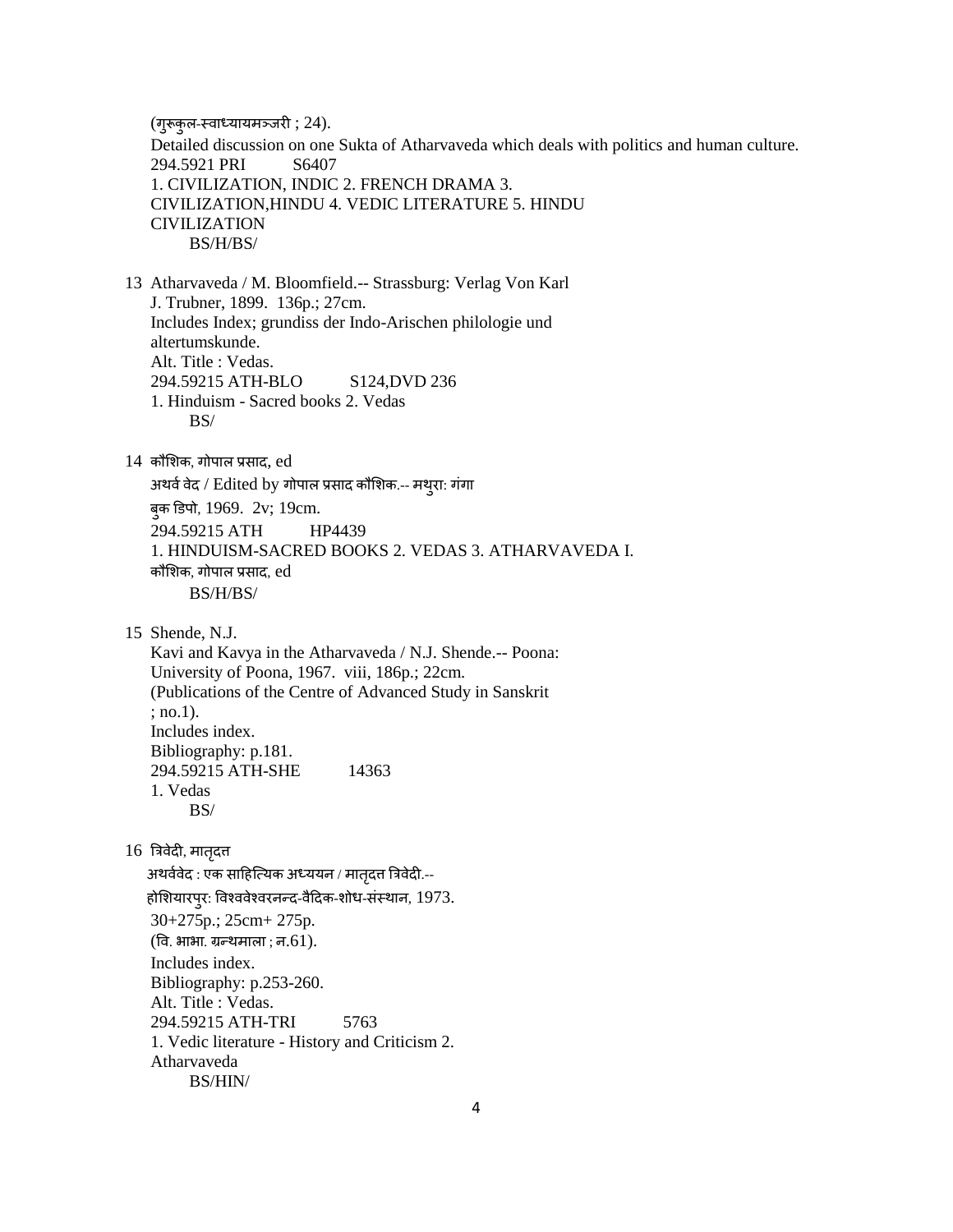17 Shende, N.J. Religion and Philosophy of the Atharvaveda / N.J. Shende. -- Poona: Bhandarkar Oriental Research Institute, 1985. 252p.; 25cm. (Bhandarkar oriental series ; no.8). Reprint of 1952 edition. Includes index. Bibliography: p.250-251. 294.59215 ATH-SHE 10528 1. Vedas 2. Religion and philosophy BS/  $18$  शर्मा, राम, सम्पा. अथर्ववेद: सायण-भाष्यावली सरल हिंदी भावार्थ सहित / सम्पादक राम शर्मा.-- मथुरा: गायत्री तपोभूमि, 1960. 506-1072p.; 18cm. Contents: vol.2 Rs.6 Alt. Title : Vedas. 294.59215 ATH-SHA G6205 1. Hinduism - Sacred books 2. Vedas 3. Atharavaveda I. शर्मा, राम, सम्पा. BS/ 19 Macdonell, A. A. Vedic Grammar / Macdonell, A. A.-- Strassburg: Verlag Von Karl J. Trubner, 1910. 456p.; 24cm. Deals with Grammar of the Mantra Portions of the Samhitas Rigveda, Atharvaveda, Samaveda and the Vajasaneyi Samhita. Alt. Title : Vedas. 491.25 MAC S2578; RT2578 1. VEDAS 2. VEDIC LANGUAGE-GRAMMAR 3. GRAMMAR-VEDIC LANGUAGE BS/RT/BS/  $20$  मालवीया, माया अथर्ववेदे शान्तिपृष्टिकर्माणि / माया मालवीया: सम्पादक माया मालवीया.-- वाराणसी: वाराणसेय संस्कृत विश्वविद्यालय, 1967. 172p+ञp.; 24cm.  $($ सरस्वती भवन अध्ययनमाला ; न.17). Includes index. Bibliography: p.क-छ. Rs.8 Alt. Title : Veda. 294.59215 ATH-MAL 6997 1. Vedas 2. Hinduism - Sacred books I. मालवीया, माया, सम्पा.

BS/SANS/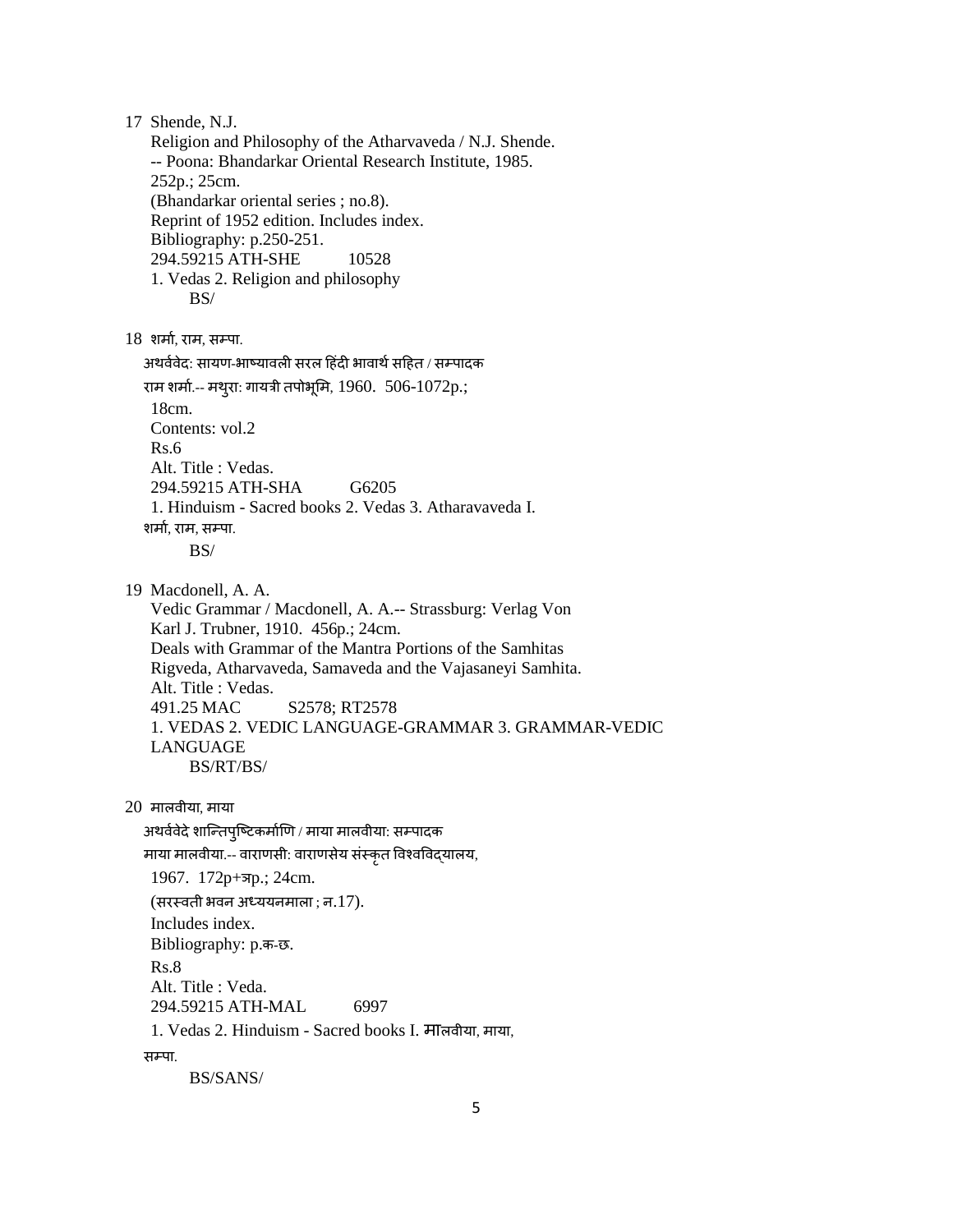21 Parikh, Rasiklal Chotalal, ed. Vaidikapathavali / Edited by Rasiklal Chotalal Parikh.-- Ahmedabad: Gujrata Puratatva Mandira. 431p; 20cm. (Gujrat Puratava Mandir Granthawali). 294.5921 PAR S14389 1. VEDAS 2. ATHARVAVEDA 3. RIGVEDA I. Parikh, Rasiklal Chotalal, ed. BS/GUJ/BS/

22 Modak, B.R.

 Ancillary Literature of the Atharvaveda: A Study with special reference to the Parisistas / B.R. Modak.-- New Delhi: Rashtriya Veda Vidya Pratishthan, 1993. ix, 560p. 22cm. Bibliography: p.548-560. ISBN : 81-215-0607-7. Rs.300. 294.59215 ATH-MOD 55388 1. Vedas 2. Vedic literature BS/

23 ब्रह्ममुतन, टीकाकार

अथर्ववेद मुनिभाष्य / टीकाकार ब्रहममुनि.-- हरिद्वार: स्वामी ब्रहममुनि परिव्राजक विद्यामार्तण्ड, 1974. 310p.; 18cm. (ब्रहममुनि ग्रन्थमाला; न.75). Three volumes bound in one. Alt. Title : Vedas. 294.59215 ATH-BRA 30347 1. Vedas 2. Hinduism - Sacred books I. ब्रह्ममुतन, टीकाकार BS/

24 Whitney, William D.

 Athavaveda Pratiskhya: Saunakiya Caturadhyayika / William D. Whitney.-- Delhi: Parimal Publications, 1994. xvi, 400p.; 22cm. (Parimal Sanskrit series; no.38). Rs.250. Alt. Title : Vedas. 294.59215 ATH-WHI 44988 1. Atharvaveda 2. Vedas 3. Hinduism - Sacred books BS/

 25 Mehra, B.S. Srauta Sacrifices in the Atharvaveda / B.S. Mehra.-- Delhi: Sanjay Prakashan, 1994. xxxvi, 252p.; 22cm.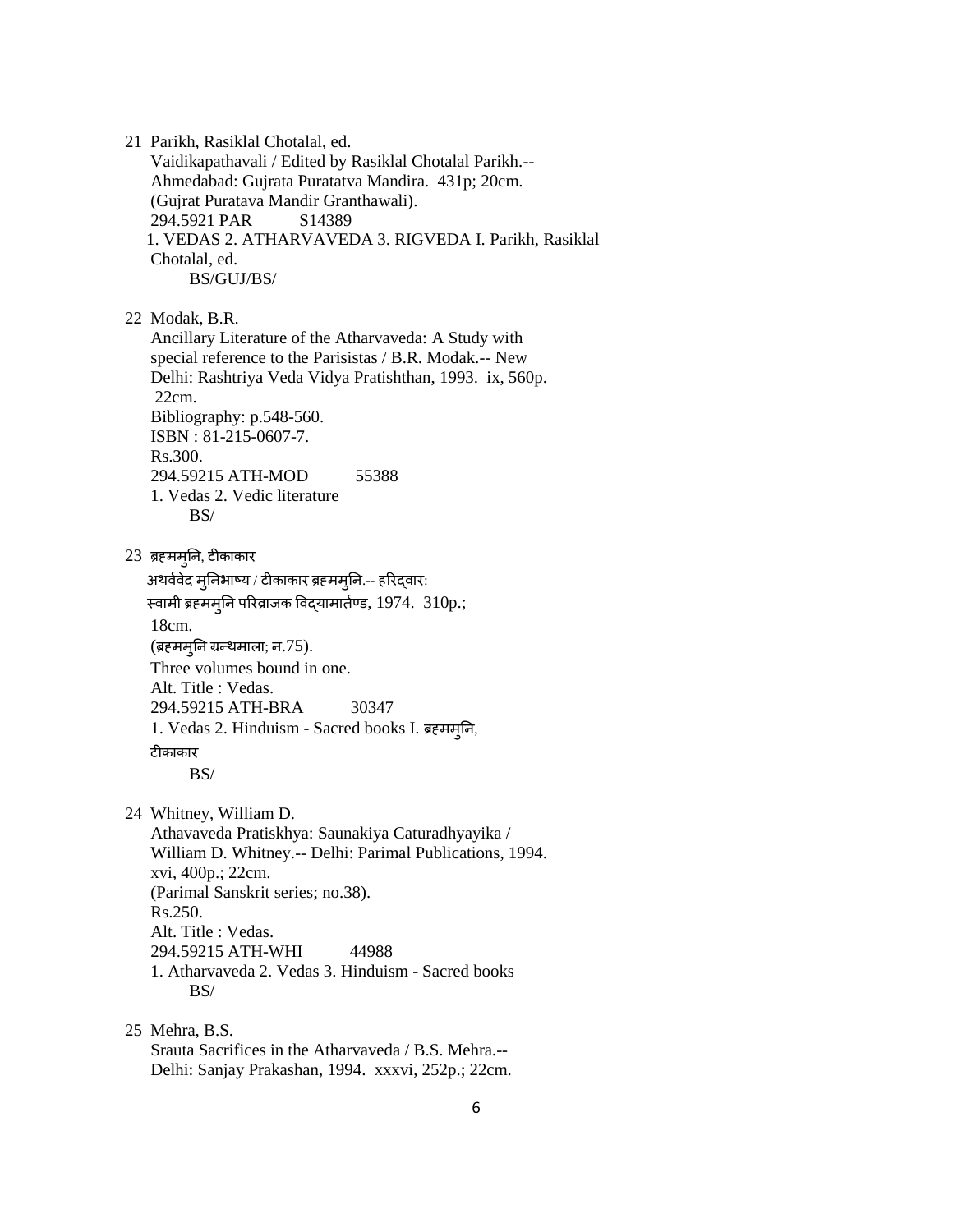Bibliography: p.249-252. ISBN : 81-7453-000-2. 294.59215 ATH-MEH 56380 1. Vedic literature 2. Vedas 3. Hinduism - Sacred books BS/ 26 शास्त्री, मोतीऱाऱ अर्थवेदीय मुण्डकोपनिषद्विज्ञानभाष्य / मोतीलाल शास्त्री.--जयपुर: राजस्थान पत्रिका, n.d 216p.; 23cm. Rs.90. Alt. Title : Vedas. 294.59215 ATH-SHA 52948 1. Vedas 2. Hinduism - Sacred books BS/ 27 Kharade, B.S. Society in the Atharvaveda / B.S. Kharade.-- New Delhi: D.K. Printworld, 1997. xvi, 160p.; 22cm. (Reconstructing Indian history and culture; no.15). Includes index. Bibliography: p.147-154. ISBN : 81-246-0093-7. Rs.225. 294.59215 ATH-KHA 59801 1. Vedas, Atharvaveda - Criticism, interpretation etc. 2. Society, Primitive in literature 3. India - Social life and customs - To 1200 BS/ 28 शमश्र, राजछर अथर्ववेद में सांस्कृतिक तत्व : Cultural data in the Atharvaveda / राजछत्र मिश्र .-- इलाहाबाद: पञ्चनंद ऩष्लऱके शन्तस, 1968. थ, 239p.; 20cm. Bibliographi: p.229-238. 891.2 MIS RT1851 1. Vedas 2. Sanskrit literature 3. Atharvaveda BS/hin/ 29 अग्निहोत्री, प्रभुदयाल, अन्. अथर्ववेद : शौनकीय संहिता / अनुवादक प्रभुदयालु अग्निहोत्री  $-$  दिल्ली : ईस्टर्न बुक लिंकर्स , 2005. 2v.; 22cm. Contents: vol.1. (v, 419p.) - vol.2. (345p.) ISBN : 81-7854-042-8 (set). Rs.1200 (set). Alt. Title : Vedas. 294.59215 ATH-AGN 66393-66394 1. Vedas 2. Hinduism - Sacred books I. अष्ननहोरी,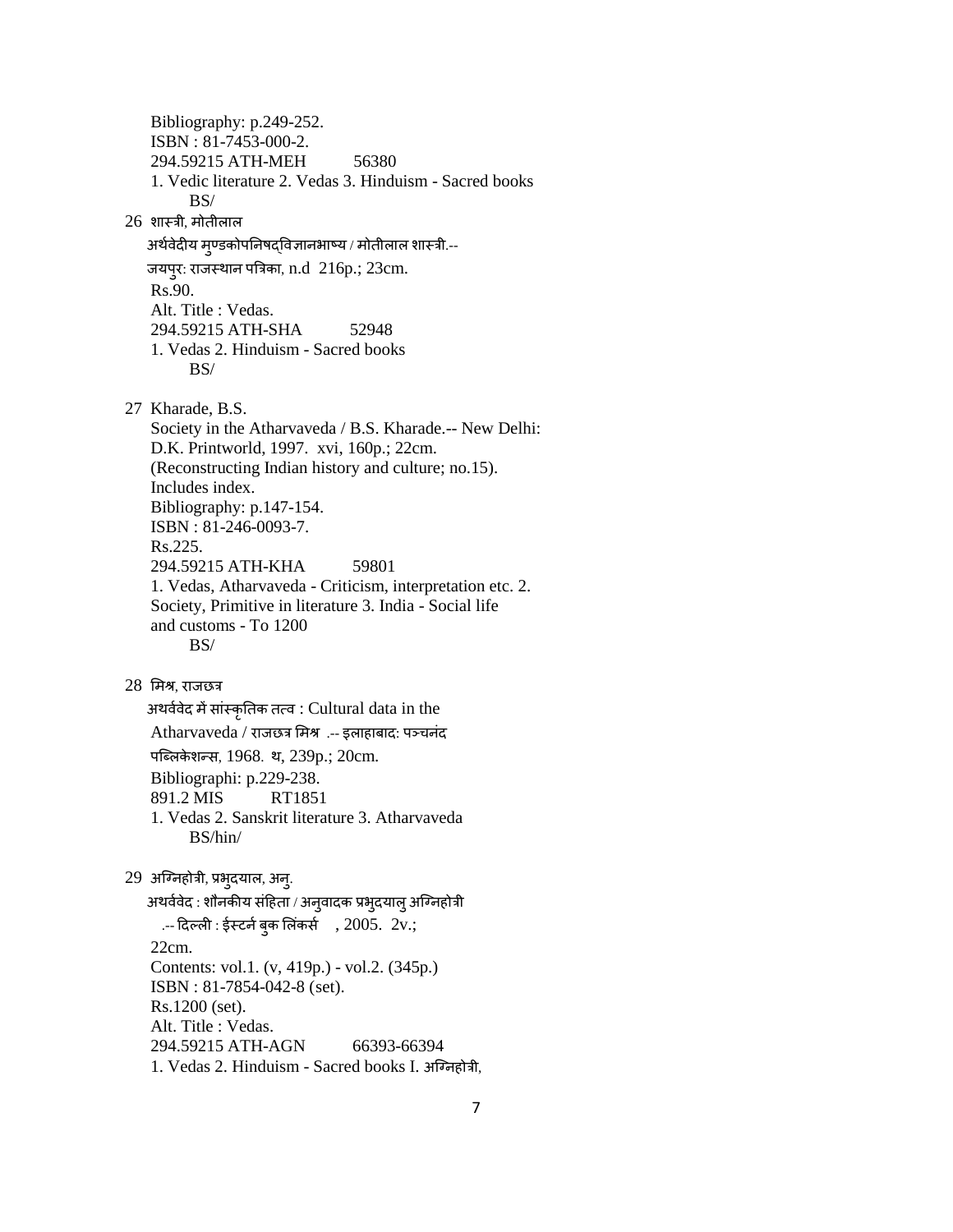प्रभुदयाल, अन्. BS/ 30 अथर्ववेद-संहिता: ऋष्यादि-संवलिता .--छठा संस्करण-- अजमेर : र्ैददक यन्तराऱय, 1944. 428p.; 25cm. Alt. Title : Vedas. 294.59215 ATH RT129 1. Vedas 2. Atharvaveda BS/san/ 31 Raj, M. Sunder Veda and Tantra: the Atharvaveda / M. Sunder Raj.-- Madras: International Society for the Investigation of Ancient Civilizations, 1984. xviii, 162p; 22cm. Avarohana-the descent. 294.59215 RAJ KV5012 1. Veda 2. Atharvaveda 3. Hinduism-Sacred books BS/-/KV 32 Sharma, Din Dyal Atharvaveda: Great Epics of India / Din Dyal Sharma.-- New Delhi: Maxford Books, 2008. 296p.; 23cm. Includes index. Bibliography: p.291-292. ISBN : 81-8116-064-9. Rs. 895.00. 294.59215 SHA 68393 1. Hinduism - Sacred Books 2. Atharvaveda 3. Vedic Literature BS/ 33 Dandekar, R.N., fore. Fundamental themes of the Atharvaveda: with special reference to its Paippaladasamhita / foreword by R.N. Dandekar; edited by V.P. Limaye and R.N. Gadre.-- Poona: K.P. Mangalvedhekar, 1968. 69p. ; 18cm. (S.P. Mandali, Poona 9, Kaushik lecture series; no.6; no.6). 294.59215 FUN R708 1. Hinduism - Sacred books 2. Atharvaveda I. Dandekar, R.N., fore. II. Limaye, V.P., ed. III. Gadre, R.N., ed. BS/ 34 गौङ, रामस्वरुपशर्मा, व्याख्याकार अथर्ववेदसंहिता: हिन्दी भाषानुवाद संवलिता / व्याख्याकार एवं सम्पादक रामस्वरुपशर्मा गौड.-- वाराणसी: चौखम्बा

वर्द्याभर्न, 1997. 8v. ; 24cm.

 $($ विद्याभवन प्राच्यविद्या ग्रन्थमाला; न.18).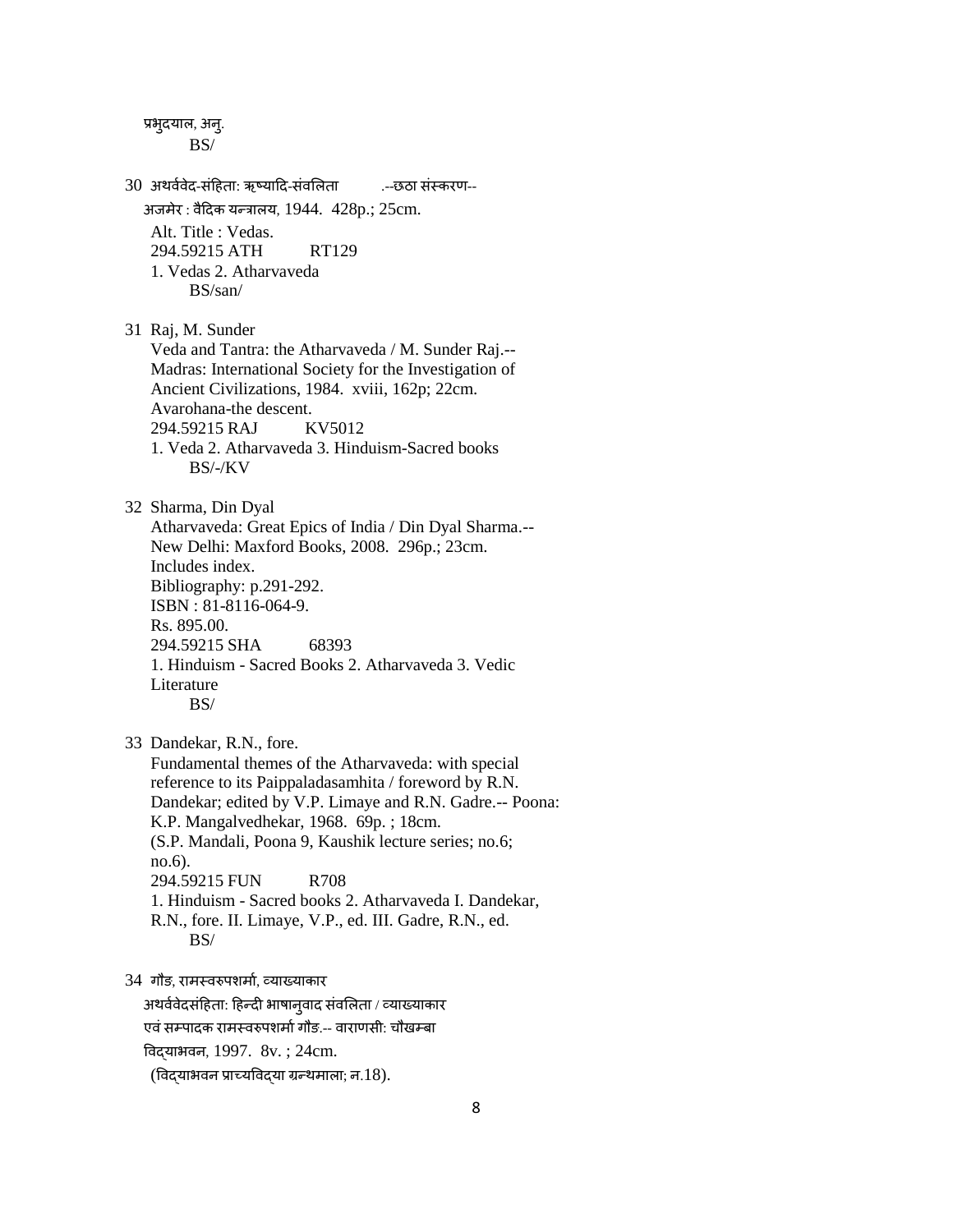```
 Contents: vol.1. (ख-ढ, 674p.) - vol.2. (ख-त, 632p.) - 
  vol.3. (ख-द, 702p.) - vol.4. (ख-ट, 642p.) - vol.5. (ख-घ,
  627p.) - vol.6. (ख-ञ, 781p.) - vol.7. (ख-घ, 461p.) - 
  vol.8. (ख-ज, 588p.) 
  Rs.2400 (set). 
  Alt. Title : Vedas. 
  294.59215 ATH-GAU 60172-60179 
  1. Hinduism - Sacred books 2. Vedas 3. Athavaveda I. गौङ,
रामस्वरुपशर्मा, व्याख्याकार II. गौड, रामस्वरुपशर्मा,
सम्पा.
       BS/
```
35 गौड़, रामस्वरुपशर्मा, व्याख्याकार

```
अथर्ववेदसंहिता: सायणभाष्यासहिता, हिन्दी भाषान्वाद संवलिता
/ व्याख्याकार एवं सम्पादक रामस्वरुपशर्मा गौङ.-- वाराणसी:
चौखम्बा विदयाभवन, 1997. 8v.; 24cm.(विदयाभवन प्राच्यविदया ग्रन्थमाला; न.18).
  Contents: vol.1. (ख-ढ, 674p.) - vol.2. (ख-त, 632p.) - 
  vol.3. (ख-द, 702p.) - vol.4. (ख-ट, 642p.) - vol.5. (ख-घ,
  627p.) - vol.6. (ख-ञ, 781p.) - vol.7. (461p.) - vol.8. (ख-
 ज, 588p.) 
  Rs.2400 (set). 
  Alt. Title : Vedas. 
  294.59215 ATH-GAU 16553-16559 
  1. Hinduism - Sacred books 2. Vedas 3. Athavaveda I. गौङ,
रामस्वरुपशर्मा, व्याख्याकार II. गौङ, रामस्वरुपशर्मा,
सम्पा.
        BS/
```
 $36$  डागा, शीला

ऋग्वेद एंव अथर्ववेद का तुलनात्मक अर्थवैज्ञानिक अध्ययन: सामाजिक सम्बन्धवाची शब्दों के सन्दर्भ में / शीला डागा.--दिल्ली: प्रकाशन विभाग, 1995. xx,  $210p.$ ;  $24cm.$  Includes index. Bibliography: p.187-194. ISBN : 81-85695-18-0. Rs.240. 294.59212 DAG 60405 1. Vedas 2. Vedas - Criticism, Interpretation, etc. 3. Hinduism - Sacred books 4. Rigveda BS/

 37 Vidyabhushana, Harachandra, ed. Gopalatapani of the Atharvaveda / edited by Harachandra Vidyabhushana and Visvanatha Shastri.-- Calcutta: Asiatic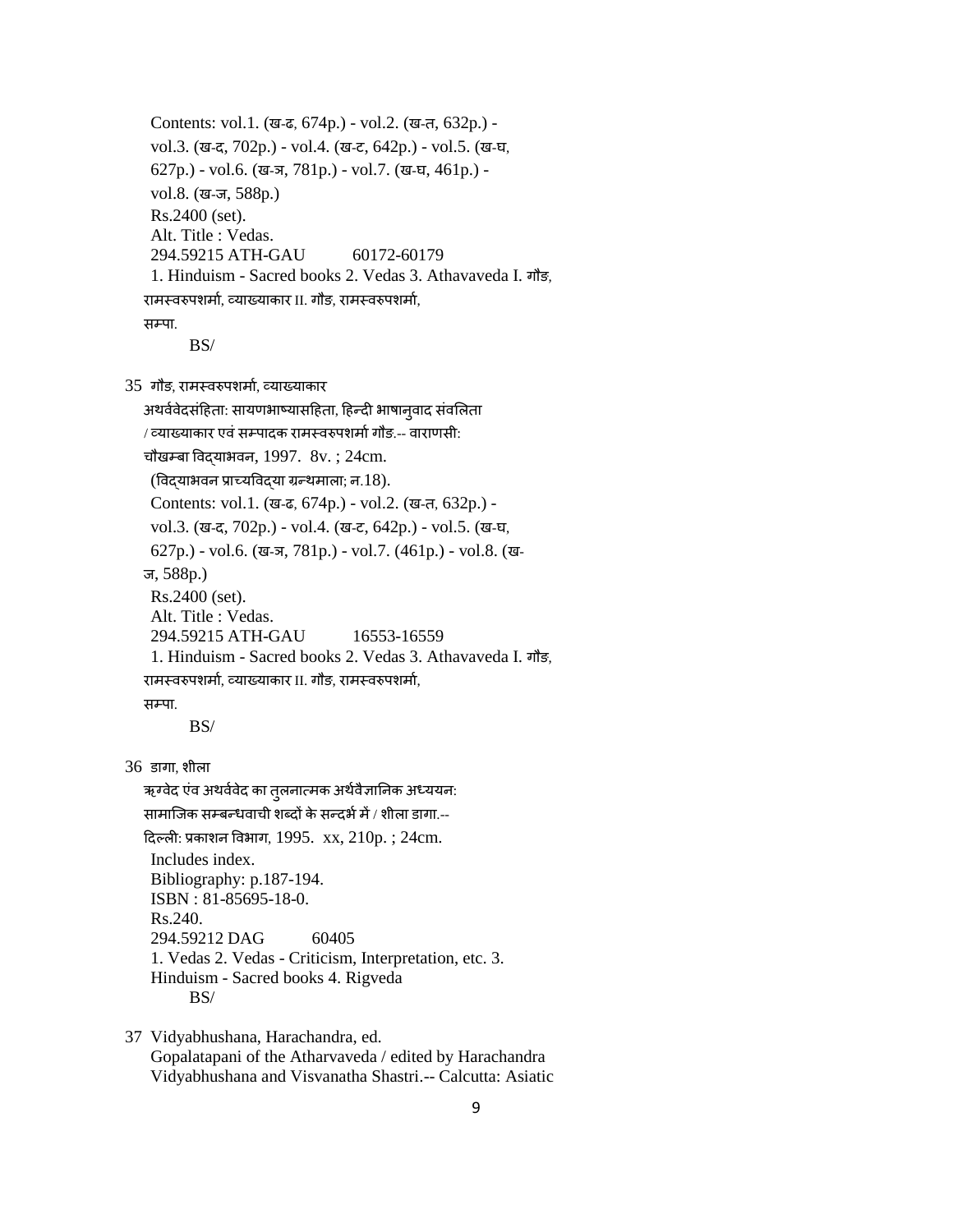Society of Bengal, 1870. 69p.; 24cm. (Bibliotheca Indica: a collection of oriental works; v.64 Alt. Title : Atharvaveda. 294.59215 ATH-VID 47194 1. Hinduism - Sacred books 2. Vedas 3. Atharvaveda I. Vidyabhushana, Harachandra, ed. II. Shastri, Visvanatha, ed. BS/ 38 Malaviya, Maya Atharvaveda Santipustikarmani / Maya Malaviya.-- Varanasi : Varanaseya Sanskrit Vishvavidyalaya, 1967. 172p. ; 24cm. (Sarasvati bhavana studies; no.17). Includes index. Alt. Title : Vedas. 294.59215 ATH-MAL 50592 1. Hinduism - Sacred books 2. Philosophy, Hindu 3. Atharvaveda - Criticism, interpretation, etc. BS/ 39 अथर्ववेद संहिता: मन्त्रानुक्रमण्या सहितं.-- दिल्ली: नाग िकाशक, 1994. 427p.; 18cm. Includes index. ISBN : 81-7081-293-3 (set). Rs.51. Alt. Title : Vedas. 294.59215 ATH G19791 1. Hinduism - Sacred books 2. Vedas 3. Atharvaveda BS/ 40 त्रिवेदी, क्षेमकरणदास, भाष्यकार अथर्व वेद: भाषा भाष्य / भाष्यकार क्षेमकरणदास त्रिवेदी.--नई दिल्ली: सार्वदेशिय आर्य प्रतिनिधि सभा, 1981. 9-10v.; 22cm. Volume 9-10 are combined together. Contents: vol.9 -10 अठटम काण्ड सेबीस काण्ड तक (1053p.) Rs.80. Alt. Title : Vedas. 294.59215 ATH-TRI KV6908 1. Hinduism - Sacred books 2. Philosophy, Hindu 3. Atharvaveda I. त्रिवेदी, क्षेमकरणदास, भाष्यकार BS/san/ 41 त्रिवेदी, क्षेमकरणदास, अन्.

गोपथ-ब्राह्मण-भाष्यम: आर्यभाषामनुवादः--भाषानुवादसहितम् / अन्**वादक क्षेमकरणदास त्रिवेदी; सम्पादक प्रजा**देवी एवं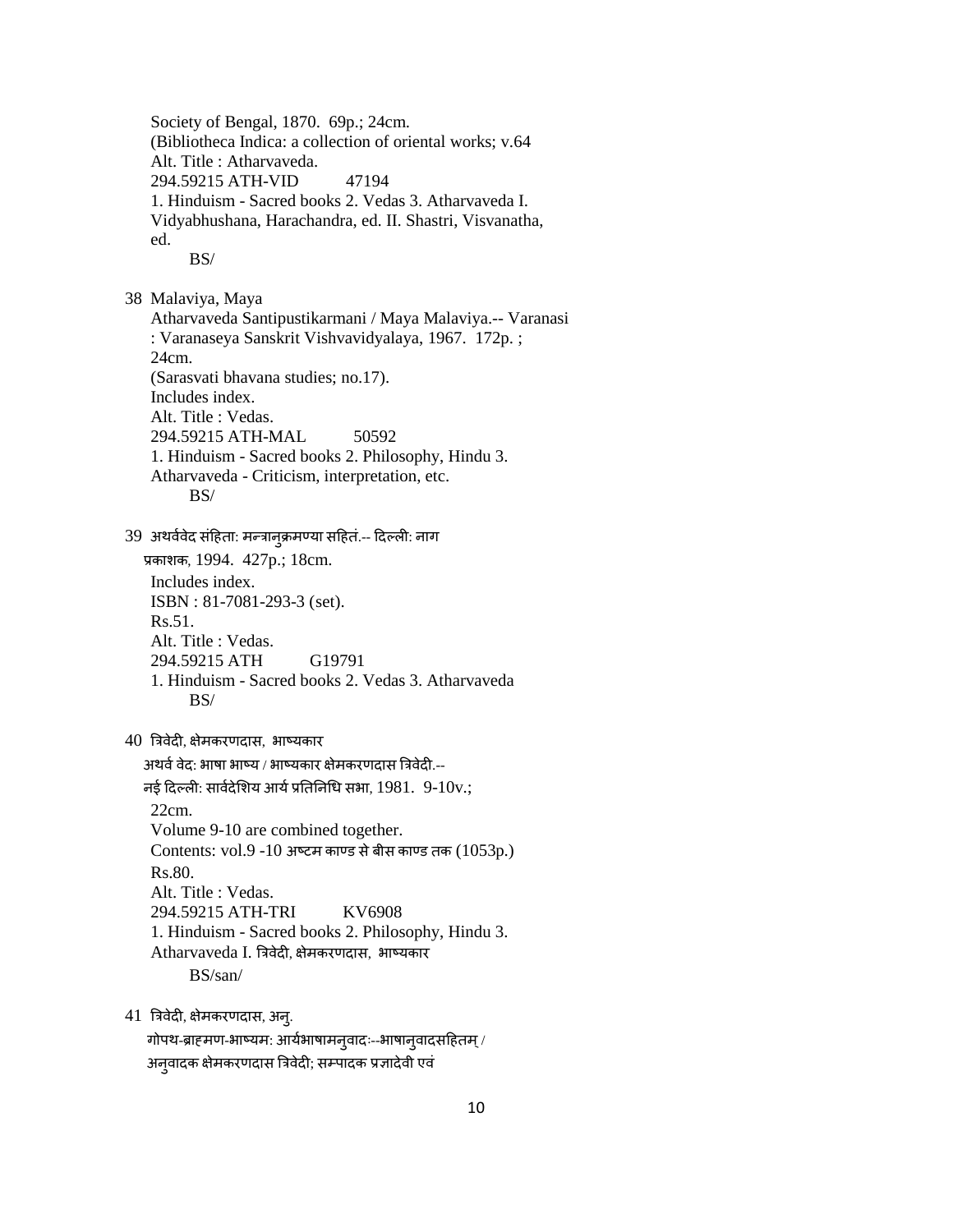मेधादेवी.--तृतीय संस्करण-- दिल्ली: चौखम्बा संस्कृत प्रतिष्ठान, 1993. 32+557p.: ill.; 25cm. (व्रजजीवन प्राच्यभारती ग्रन्थमाला; न.71). Alt. Title : Vedas. 294.59215 VED-TRI 43280 1. Hinduism - Sacred books 2. Philosophy, Hindu 3. Vedic literature 4. Atharvaveda - Criticism, Interpretation, etc. I. त्रिवेदी, क्षेमकरणदास, अन्. II. प्रज्ञादेवी, सम्पा. III. मेधादेवी, सम्पा. BS/hin/ 42 Bhattacharyya, Durgamohan, ed. Paippalada Samhita of the Atharvaveda: first Kanda / edited by Durgamohan Bhattacharyya.-- Calcutta: Sanskrit College, 1964. xl, 104p. ; 25cm. (Calcutta college Sanskrit College Research Series; no.26 Rs.10. Alt. Title : Vedas. 294.59215 ATH-BHA S4980 1. Atharvaveda 2. Hinduism - Sacred books I. Bhattacharyya, Durgamohan, ed. BS/san/ 43 त्रिवेदी, क्षेमकरणदास, भाष्यकार अथर्व वेद: भाषा भाष्य / भाष्यकार क्षेमकरणदास त्रिवेदी.--नई दिल्ली: सार्वदेशिय आर्य प्रतिनिधि सभा, 1981. 8v.; 22cm. Contents: vol.8. प्रथम काण्ड से सप्तम काण्ड तक  $(880p.)$  $Rs.40$  Alt. Title : Vedas. 294.59215 ATH-TRI KV6798 1. Hinduism - Sacred books 2. Philosophy, Hindu 3. Atharvaveda I. त्रिवेदी, क्षेमकरणदास, भाष्यकार BS/san/ 46 Mahanta, Keshada, tr. Atharvaveda: Assamese Rendering of Atharvaveda in prose / translated by Keshada Mahanta.--2nd ed.-- Guwahati: Publication Board Assam, 2007. xxix, 480p. ; 22cm. Text in Assamese language. Rs.250. 294.59215 ATH NE75399 1. Atharvaveda 2. Hinduism - Sacred books I. Mahanta, Keshada, tr. BS/NEm/ 47 Garbe, Richard, ed.

 Vaitanasutra: the ritual of the Atharvaveda / edited by Richard Garbe.-- New Delhi: Mahalakshmi Publishing, 1982.